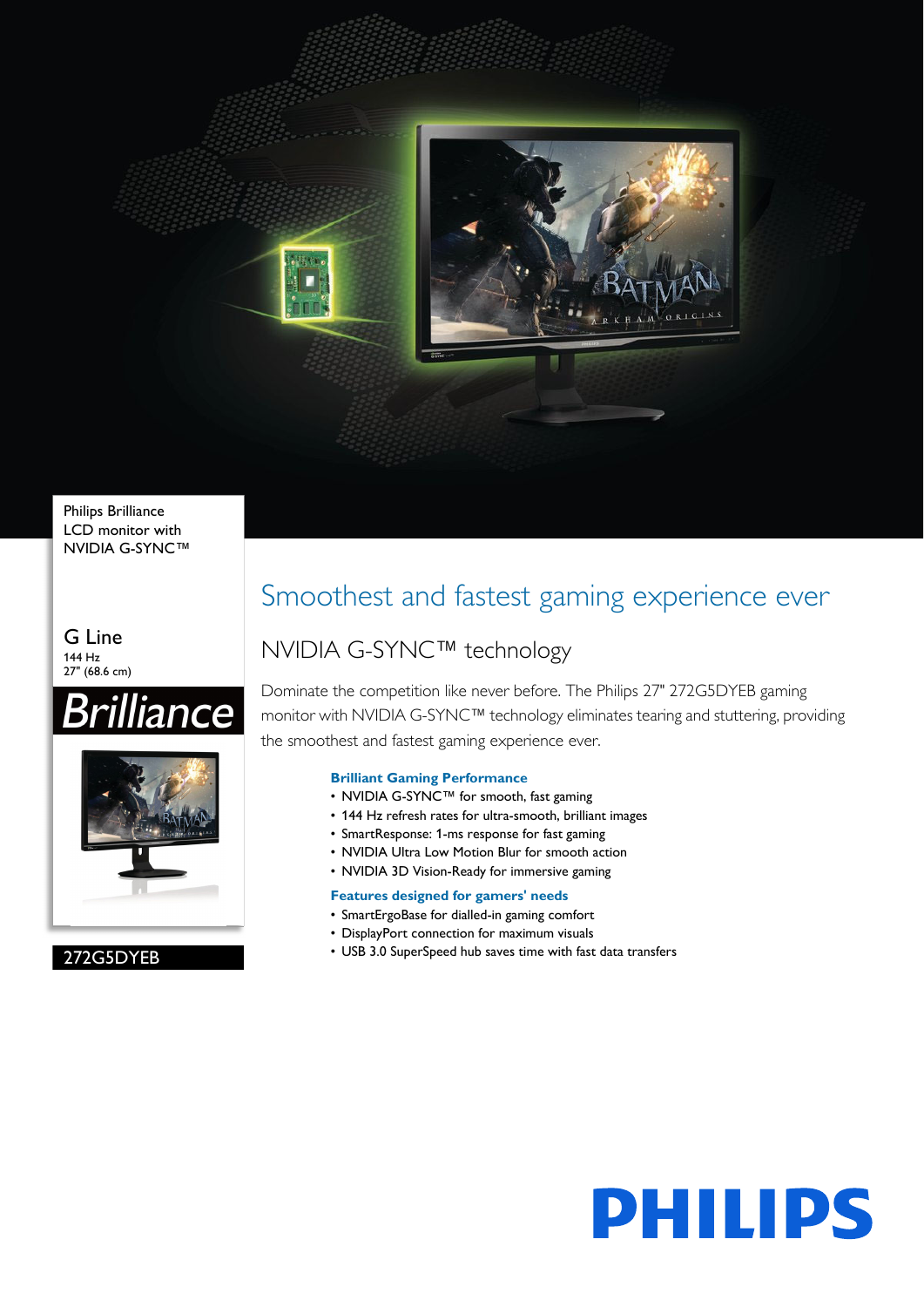# 272G5DYEB/00

# **Highlights**

# **NVIDIA G-SYNC™ technology**





NVIDIA G-SYNC™ is ground-breaking new display technology that delivers the smoothest and fastest gaming experience ever. G-SYNC™'s revolutionary performance is achieved by synchronising display refresh rates to the GPU in your GeForce GTX-powered PC, eliminating screen tearing and minimising display stutter and input lag. The result: scenes appear instantly, objects look sharper and gameplay is super-smooth, giving you a stunning visual experience and a serious competitive edge.

#### **144 Hz Gaming**



You play intense, competitive games. You demand a display with lag-free, ultra-smooth images. This Philips display redraws the screen image up to 144 times per second, effectively 2.4 x faster than a standard display. A lower frame rate can make enemies appear to jump from spot to spot on the screen, making them difficult targets to hit. With a 144 Hz frame rate, you get those critical missing images on the screen, showing enemies' movement in ultra-smooth motion so you can easily target them. With ultra-low input lag and no screen tearing, this Philips display is your perfect gaming partner

### **SmartResponse 1 ms**



SmartResponse is an exclusive Philips overdrive technology that when turned on, automatically adjusts response times to specific application requirements like gaming and films, which require faster response times in order to produce judder, time-lag and ghost image free images

## **NVIDIA Ultra Low Motion Blur**



With NVIDIA Ultra Low Motion Blur (ULMB) mode, objects in motion look sharper than they do during standard operation - even at high refresh rates such as 120 Hz.

### **NVIDIA 3D Vision-Ready**



This Philips gaming monitor is NVIDIA 3D Vision-Ready. Transform your experience with immersive 3D full HD 1080p technology. With

NVIDIA 3D Vision™ 2 glasses technology\*, you are completely immersed - transforming all your gaming experiences and movies to 3D. This new technology delivers 3D images that are twice as sharp as conventional 3D technology. There are more than 550 PC game titles currently compatible with the NVIDIA 3D Vision™ Kit. \* Requires the additional NVIDIA 3D Vision 2 Kit for immersive 3D enjoyment. Please see http://store.nvidia.com/

### **SmartErgoBase**



The SmartErgoBase is a monitor base that delivers ergonomic display comfort and provides cable management. The user-friendly height, swivel, tilt and rotation angle adjustments of the base allow the monitor to be positioned for maximum comfort to help ease the physical strains of a long gaming session. In addition, cable management reduces cable clutter.

# **USB 3.0 super speed**

Super-Speed USB 3.0 deploys a 5.0 gbit/s transfer rate, which is about 10 times faster than the USB 2.0 standard, significantly reducing data transfer time and saving you time and money. With more bandwidth, superspeed transfer rates, better power management and superior overall performance, USB 3.0 sets the latest global standard allowing you to use large-capacity storage devices. Sync-N-Go technology ensures you don't have to wait for bandwidth to be freed up any more. Your investment in USB 2.0 devices is protected as it is backwardscompatible.